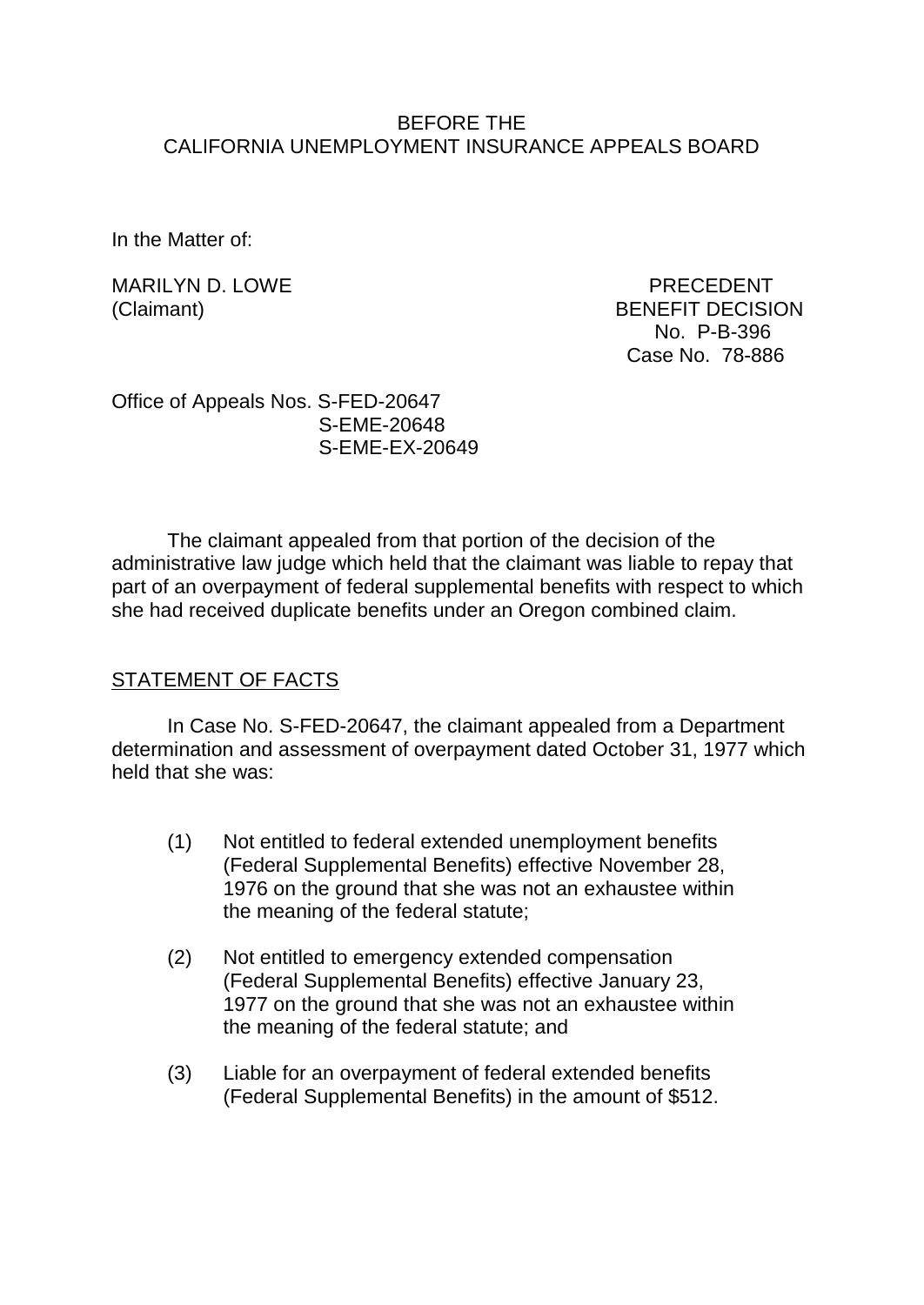In Case No. S-EME-20648, the claimant appealed from an assessment of overpayment dated October 31, 1977 which held that she was liable for an overpayment of extended emergency benefits (Federal Supplemental Benefits) in the amount of \$512.

In Case No. S-EME-EX-20649, the claimant appealed from an assessment of overpayment dated October 31, 1977 which held that she was liable for an overpayment of emergency extended benefits (Federal Supplemental Benefits) in the amount of \$204.

These cases involve common questions of law and fact. Since it appeared that the rights of the parties would not be jeopardized thereby, they were joined by the administrative law judge for the purpose of hearing and decision.

The claimant filed a claim for regular California State benefits effective December 21, 1975 and thereafter exhausted her maximum award under that claim. Effective November 28, 1976, the claimant filed a claim for federal extended benefits (Federal Supplemental Benefits) and established an award of \$512 payable at a weekly rate of \$68. Thereafter, the claimant claimed and received the maximum weekly benefit amount in consecutive weeks through the week ending January 15, 1977. A remaining balance of \$36 was paid to the claimant for the week ending January 22, 1977, and the claim was thereupon exhausted.

The claimant then filed a claim for emergency federal extended unemployment benefits (Federal Supplemental Benefits) and again established a maximum award of \$512 payable at a weekly rate of \$68. She then proceeded to claim and receive the maximum amount of benefits under that claim through the week ending March 12, 1977. A remaining balance of \$36 was paid to the claimant for the week ending March 19, 1977, exhausting this claim.

The claimant then filed a claim for further extended unemployment benefits (Federal Supplemental Benefits) and again established a maximum award of \$512 payable at a weekly rate of \$68. Thereafter, she claimed and received her maximum weekly benefit amount for the three- week period ending April 9, 1977.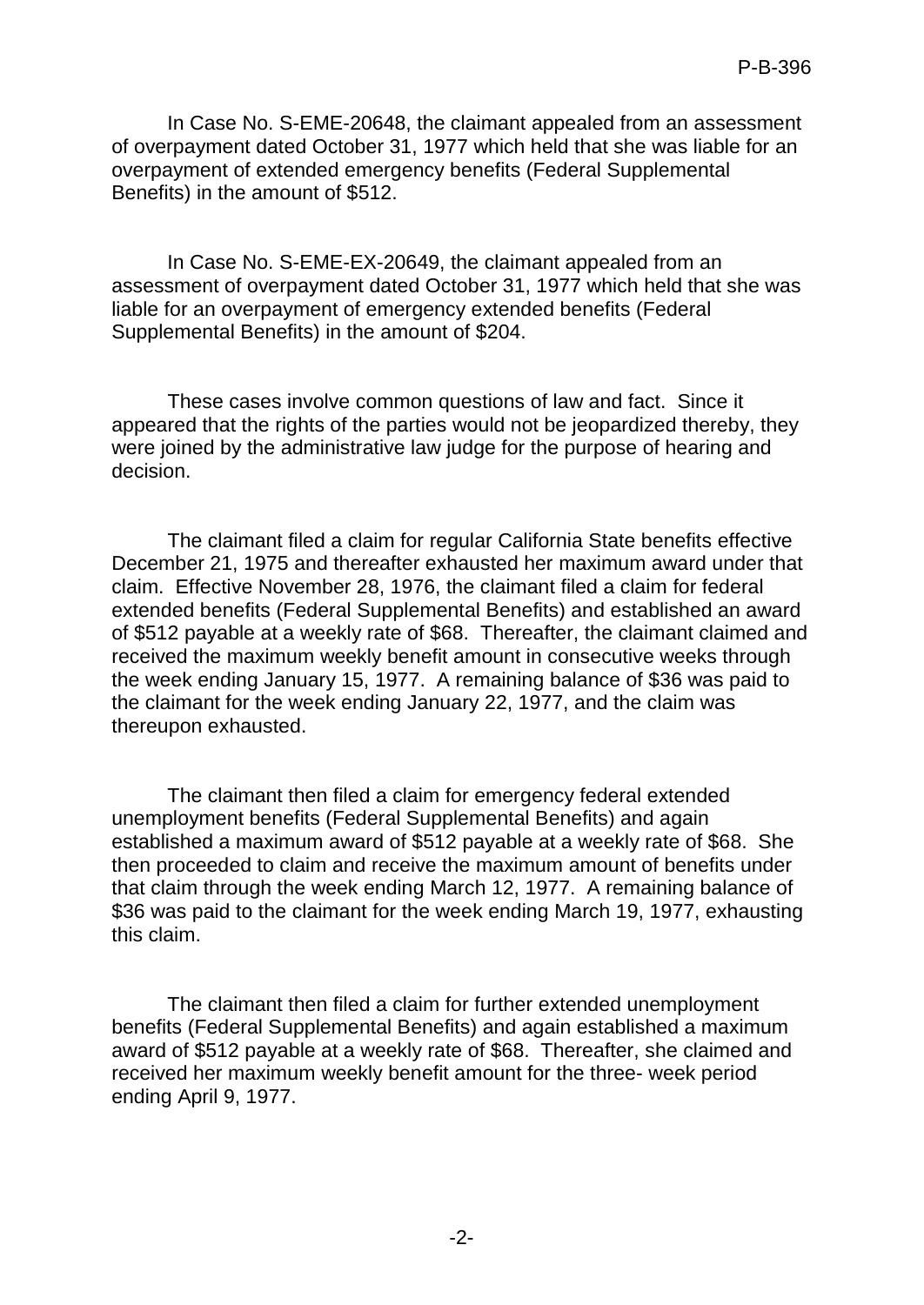Sometime in April 1977, the interstate office in Oregon discovered that the claimant was eligible for an Oregon combined wage claim with an award of \$630 payable at a weekly rate of \$28, which should have been filed on the claimant's behalf with an effective date of November 28, 1976. This information, together with advice that the claimant would be paid on that claim retroactively, was provided to the liable State of California on May 18, 1977, which suspended further payments of Federal Supplemental Benefits to the claimant. However, no action was initiated by the California Employment Development Department to assess any overpayment until October 31, 1977, more than five months later.

The combined wage claim was processed, and the claimant was paid four weeks of benefits for 1976 and 15 weeks of benefits for 1977 on or about May 18, 1977. Thereafter she received the balance of the total amount of the \$630 award.

To the extent that she received Oregon state benefits and Federal Supplemental Benefits for the same period, the claimant received duplicate benefits. Such benefits were received, however, without any fault or misrepresentation on the claimant's part.

The claimant has had training as a teacher but the extent of her training and her qualifications to teach are not revealed in the record. In any event, she has had no extensive employment over the last three years, and at the time of the hearing was working only one day and earning only \$30 per week. Although she has no dependents, she has no source of income apart from her own earnings and food stamps. She testified that she has no idea as to how she could repay the overpayment assessed.

# REASONS FOR DECISION

We note preliminarily that the administrative law judge properly joined for hearing and decision all of the determinations and notices of overpayment described in the statement of facts. We therefore proceed to a discussion of the merits.

The Emergency Unemployment Compensation Act of 1974 (Public Law 93-572, as amended) created a temporary program of unemployment compensation ("Federal Supplemental Benefits"), financed, in part, from federal funds, for individuals who have exhausted their rights to compensation under permanent unemployment compensation programs. An individual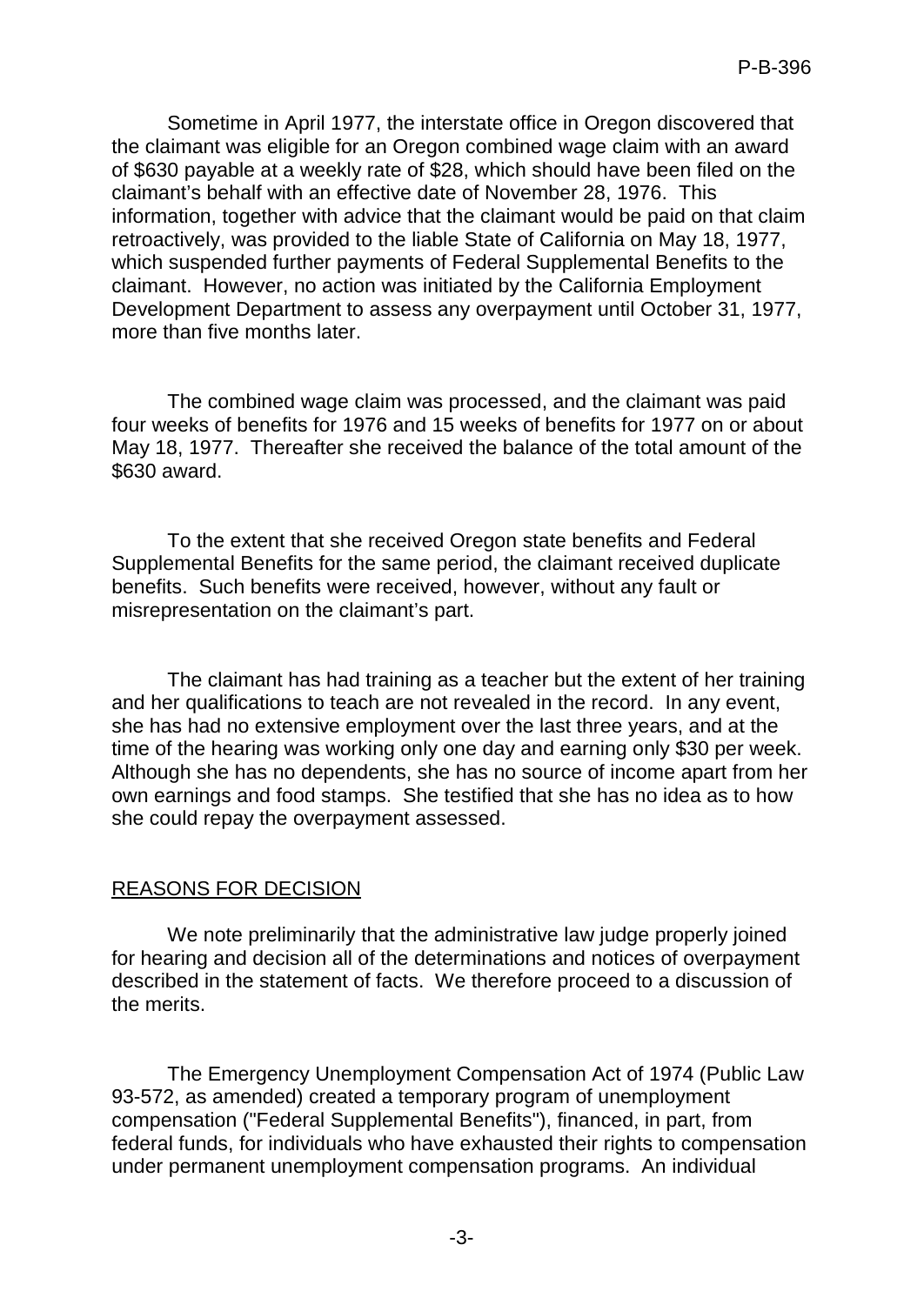is not entitled to such benefits if he has a "right to compensation, including regular, additional, and extended compensation, . . . under the applicable State law or the State law of any other State; . . ." (Title 20, Code of Federal Regulations, section 6l8.5(a)(3))

The record establishes that the claimant received benefits under the Oregon claim for the last four weeks of 1976 and at least the first 15 weeks of 1977. She received Federal Supplemental Benefits for the last five weeks of 1976 and the first 13 weeks of 1977. Thus, she received duplicate benefits for a total of 17 weeks - four weeks in 1976 and 13 weeks in 1977. Oregon benefits received for these weeks amounted to \$364. The Federal Supplemental Benefits received during that period total \$1,228 and constitute an overpayment.

Section 1375 of the California Unemployment Insurance Code provides that a claimant who is overpaid benefits is liable for this amount unless the overpayment was not due to fraud, misrepresentation or wilful nondisclosure on his part, was received without fault on his part, and its recovery would be against equity and good conscience.

Because the record establishes that the claimant was free of any misrepresentation or fault in the receipt of duplicative benefits, the only question to be decided is whether recovery of the overpayment would be against equity and good conscience.

In Gilles v. Department of Human Resources Development (1974), 11 C. 3d 313, the Supreme Court of California rejected an interpretation of section 1375 which would allow attention to be focused upon a single issue, and held that the standard of equity and good conscience established by that section "involves a panoramic vision that encompasses all factors which might persuade an individual - or a government - of good conscience to forego recoupment of moneys previously paid." The court held that a decision on whether the recovery of an overpayment is against equity and good conscience must be based not merely on the notice to the claimant that he may be required to repay the benefits, but consideration must also be given to the cause of the overpayment, whether the claimant received only normal unemployment benefits or some extra duplicative benefits, whether the claimant changed his position in reliance upon the receipt of the benefits, and whether the recovery of the overpayment by imposing extraordinary hardship on the claimant would tend to defeat the objectives of the Unemployment Insurance Code. (11 C. 3d at p. 323; emphasis added)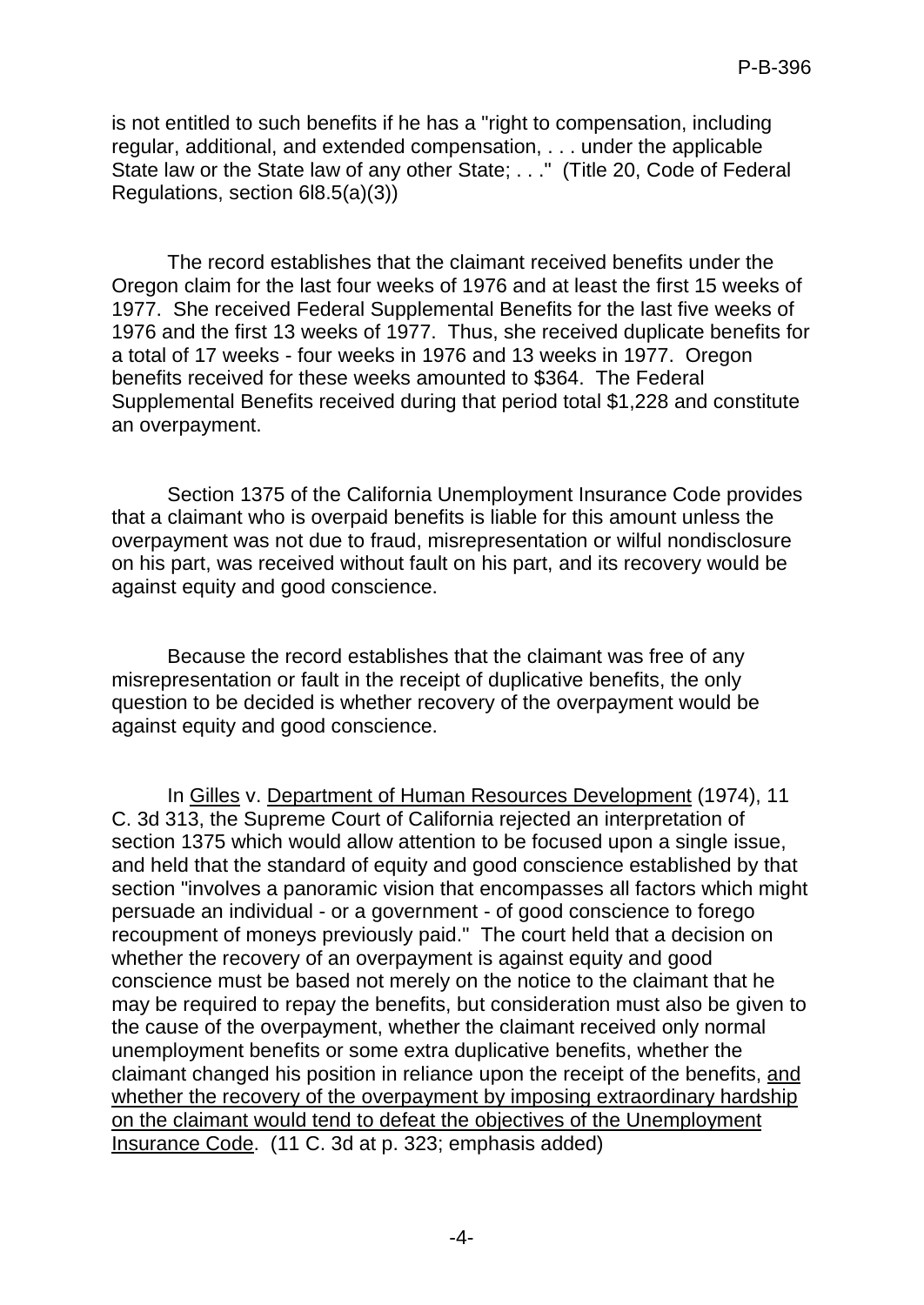The Gilles decision emphasized the need of most claimants for benefits, and the hardship which would be imposed on needy claimants if they were required to repay benefits for which they were initially found eligible and which have been spent on the necessities of life. The principal teaching of the case, however, is that considerations should be given to all of the enumerated factors. No single factor, including the receipt of duplicative payments, is to be considered to the exclusion of the others in determining whether recovery would be against equity and good conscience.

Although the claimant received \$532 of her \$630 Oregon award as a lump sum, the Department delayed for more than five months in sending the claimant a notice of overpayment. It is apparent from the length of this delay, the amount of the lump sum payment, and the claimant's testimony concerning her income and resources, that she had changed her position, i.e., had spent most or all of the lump sum payment before receipt of the notice of overpayment.

Applying the Gilles standard in Appeals Board Decision No. P-B-368, we concluded that where a claimant received an overpayment of Federal Supplemental Benefits without fault, only that portion of the overpayment representing the duplicative state benefits could be recovered. The present claimant having received an overpayment of Federal Supplemental Benefits without fault, the greatest sum recoverable from her under our holding in Decision No. P-B-368 is the amount of the duplicative Oregon benefits. The question to be decided in the present case, therefore, is whether recovery of the duplicative state benefits - \$364 - would be against equity and good conscience.

It is clear that the claimant had changed her position in reliance upon receipt of the Federal Supplemental Benefits before she learned from the California Department that she had received an overpayment. It is also clear that the claimant's total cash income - \$30 per week - is so small, even in relation to the duplicative Oregon benefits she received, as to make recovery of any part of that sum an extraordinary hardship. In the light of these considerations, we conclude that it would be against equity and good conscience, notwithstanding the claimant's receipt of duplicate benefits, to require the claimant to repay any portion of the overpayment.